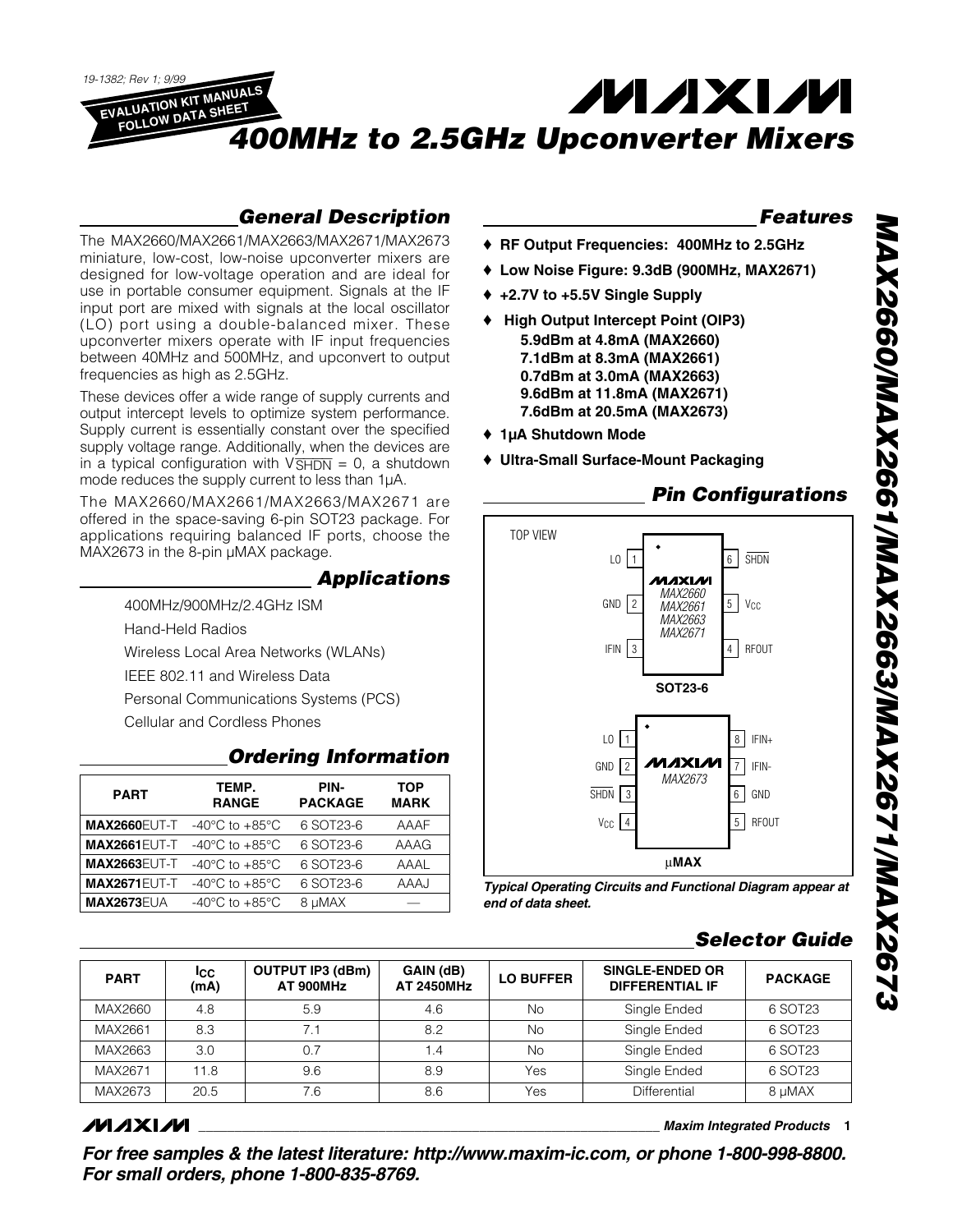#### **ABSOLUTE MAXIMUM RATINGS**

| SHDN, RFOUT, IFIN, LO to GND-0.3V to (V <sub>CC</sub> + 0.3V) |  |
|---------------------------------------------------------------|--|
| Continuous Power Dissipation ( $T_A = +70^{\circ}C$ )         |  |
| 8-Pin µMAX (derate 4.1mW/°C above +70°C) 330mW                |  |
| 6-Pin SOT23-6 (derate 8.7mW/°C above +70°C) 696mW             |  |

| Operating Temperature Range 40°C to +85°C |  |
|-------------------------------------------|--|
|                                           |  |
| Storage Temperature Range -65°C to +160°C |  |
| Lead Temperature (soldering, 10sec)+300°C |  |

*Stresses beyond those listed under "Absolute Maximum Ratings" may cause permanent damage to the device. These are stress ratings only, and functional operation of the device at these or any other conditions beyond those indicated in the operational sections of the specifications is not implied. Exposure to absolute maximum rating conditions for extended periods may affect device reliability.*

### **DC ELECTRICAL CHARACTERISTICS**

(V<sub>CC</sub> = +2.7V to +5.5V,  $\overline{\text{SHDN}}$  = +2V, T<sub>A</sub> = -40°C to +85°C, unless otherwise noted. Typical values are at V<sub>CC</sub> =  $\overline{\text{SHDN}}$  = +3.0V,  $T_A$  = +25°C. Minimum and maximum values are guaranteed over temperature by design and characterization.)

| <b>PARAMETER</b>                                             | <b>SYMBOL</b>   | <b>CONDITIONS</b>                                                | MIN            | <b>TYP</b> | <b>MAX</b>      | <b>UNITS</b> |  |  |  |  |
|--------------------------------------------------------------|-----------------|------------------------------------------------------------------|----------------|------------|-----------------|--------------|--|--|--|--|
|                                                              |                 | MAX2660                                                          |                | 4.8        | 6.6             |              |  |  |  |  |
|                                                              |                 | MAX2661                                                          |                | 8.3        | 11.3            |              |  |  |  |  |
| <b>Operating Supply Current</b><br>(LO and IFIN Unconnected) | $_{\rm lcc}$    | MAX2663                                                          |                | 3.0        | 4.1             | mA           |  |  |  |  |
|                                                              |                 | MAX2671                                                          |                | 11.8       | 16.6            |              |  |  |  |  |
|                                                              |                 | MAX2673                                                          |                | 20.5       | 26.8            |              |  |  |  |  |
|                                                              |                 | $\overline{\text{SHDN}} = \text{GND}$ , MAX2660                  |                | 0.1        |                 |              |  |  |  |  |
|                                                              |                 | $SHDN = GND$ , MAX2661                                           |                | 0.2        |                 |              |  |  |  |  |
|                                                              |                 | $SHDN = GND$ , MAX2663                                           |                | 0.1        |                 |              |  |  |  |  |
| Shutdown Supply Current                                      | lcc.            | $\overline{\text{SHDN}} = \text{GND}$ , MAX2671                  |                | 0.2        |                 | μA           |  |  |  |  |
|                                                              |                 | $\overline{\text{SHDN}}$ = GND, MAX2673                          |                | 0.8        |                 |              |  |  |  |  |
|                                                              |                 | $\overline{\text{SHDN}} = 0.5V$ , $V_{\text{CC}} = 2.7V$ to 3.6V |                |            | 5               |              |  |  |  |  |
|                                                              |                 | $\overline{\text{SHDN}} = 0.5V$ , $V_{\text{CC}} = 3.6V$ to 5.5V |                |            | 15              |              |  |  |  |  |
| Shutdown Input Voltage High                                  | V <sub>IH</sub> |                                                                  | $\overline{c}$ |            | V <sub>CC</sub> | $\vee$       |  |  |  |  |
| Shutdown Input Voltage Low                                   | $V_{IL}$        |                                                                  | $\mathbf 0$    |            | 0.5             | V            |  |  |  |  |
| Shutdown Input Bias Current                                  | <sup>I</sup> IN |                                                                  | -5             | 0.2        | 5               | μA           |  |  |  |  |

### **AC ELECTRICAL CHARACTERISTICS**

(V<sub>CC</sub> =  $\overline{\text{SHDN}}$  = +3.0V, T<sub>A</sub> = +25°C, unless otherwise noted. Minimum and maximum values are guaranteed by design and characterization.)

| <b>PARAMETER</b>                   | <b>CONDITIONS</b>                                                                                        | <b>MIN</b> | <b>TYP</b> | MAX  | <b>UNITS</b> |  |
|------------------------------------|----------------------------------------------------------------------------------------------------------|------------|------------|------|--------------|--|
|                                    | <b>MAX2660</b> ( $P_{LO}$ = -5dBm, $P_{IFIN}$ = -30dBm, Circuit of Figure 1)                             |            |            |      |              |  |
| Conversion Gain                    | $f_{IF} = 45MHz$ , $f_{IF} = 445MHz$ , $f_{RF} = 400MHz$                                                 |            | 7.0        |      |              |  |
|                                    | $f_{IF}$ = 70MHz, $f_{I}$ $\cap$ = 970MHz, $f_{RF}$ = 900MHz                                             |            | 7.0        |      | dB           |  |
|                                    | $f_{IF}$ = 70MHz, $f_{IF}$ = 1830MHz, $f_{RF}$ = 1900MHz                                                 | 3.9        | 5.9        | 8.1  |              |  |
|                                    | $f_{IF}$ = 240MHz, $f_{LO}$ = 2210MHz, $f_{RF}$ = 2450MHz                                                |            | 4.6        |      |              |  |
| Gain Variation Over<br>Temperature | $f_{IF}$ = 70MHz, $f_{I}$ $\cap$ = 1830MHz, $f_{RF}$ = 1900MHz,<br>$Ta = -40^{\circ}C$ to $+85^{\circ}C$ |            | ±1.2       | ±1.6 | dB           |  |
|                                    | $f_{IF}$ = 70MHz, $f_{IF}$ = 970MHz, $f_{RF}$ = 900MHz                                                   |            | 5.9        |      |              |  |
| Output Third-Order<br>Intercept    | $f_{IF}$ = 70MHz, $f_{IF}$ = 1830MHz, $f_{RF}$ = 1900MHz                                                 |            | 5.7        |      | dBm          |  |
|                                    | $f_{IF}$ = 240MHz, $f_{IF}$ = 2210MHz, $f_{RF}$ = 2450MHz                                                |            | 4.1        |      |              |  |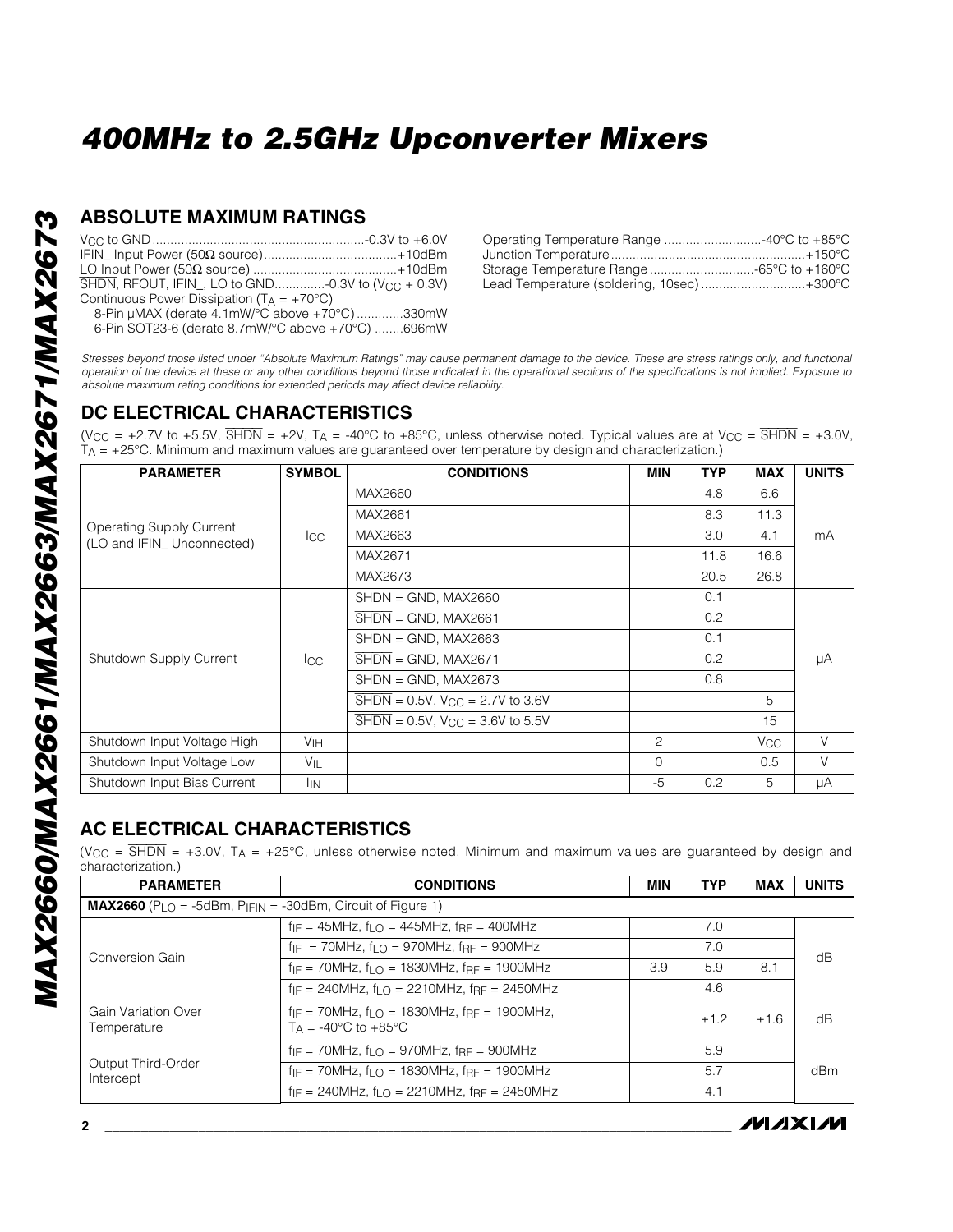### **AC ELECTRICAL CHARACTERISTICS (continued)**

(V<sub>CC</sub> = SHDN = +3.0V, T<sub>A</sub> = +25°C, unless otherwise noted. Minimum and maximum values are guaranteed by design and characterization.)

| <b>PARAMETER</b>                                                                     | <b>CONDITIONS</b>                                                                                   | MIN                | <b>TYP</b>     | MAX  | <b>UNITS</b> |
|--------------------------------------------------------------------------------------|-----------------------------------------------------------------------------------------------------|--------------------|----------------|------|--------------|
|                                                                                      | MAX2660 (PLO = -5dBm, PIFIN = -30dBm, Circuit of Figure 1) (continued)                              |                    |                |      |              |
|                                                                                      | $f_{IF}$ = 70MHz, $f_{LO}$ = 970MHz, $f_{RF}$ = 900MHz                                              |                    | $-8.4$         |      |              |
| Output 1dB                                                                           | $f_{IF}$ = 70MHz, $f_{LO}$ = 1830MHz, $f_{RF}$ = 1900MHz                                            |                    | $-10.8$        |      | dBm          |
| <b>Compression Point</b>                                                             | $f_{IF} = 240MHz$ , $f_{LO} = 2210MHz$ , $f_{RF} = 2450MHz$                                         |                    |                |      |              |
|                                                                                      | $f_{IF}$ = 70MHz, $f_{LO}$ = 970MHz, $f_{RF}$ = 1900MHz                                             |                    | 9.9            |      |              |
| Noise Figure                                                                         | $f_{IF}$ = 70MHz, $f_{LO}$ = 1830MHz, $f_{RF}$ = 1900MHz                                            |                    | 11.8           |      | dB           |
| (Single Sideband)                                                                    | $f_{IF} = 350 MHz$ , $f_{LO} = 2100 MHz$ , $f_{RF} = 2450 MHz$                                      |                    | 11.9           |      |              |
|                                                                                      | $f_{IF}$ = 70MHz, $f_{LO}$ = 970MHz, $f_{RF}$ = 900MHz                                              |                    | $-22.0$        |      |              |
| LO Emission from RF Port                                                             | $f_{IF}$ = 70MHz, $f_{LO}$ = 1830MHz, $f_{RF}$ = 1900MHz                                            |                    | $-20.7$        |      | dBm          |
|                                                                                      | $f_{IF} = 240 MHz$ , $f_{LO} = 2210 MHz$ , $f_{RF} = 2450 MHz$                                      |                    | $-22.5$        |      |              |
| Maximum LO Input VSWR                                                                | $f = 600$ MHz to 2500MHz, 50 $\Omega$ source impedance                                              |                    | 2.2            |      |              |
| Maximum Output Spurious<br>Emissions                                                 | $f_{IF}$ = 70MHz, $f_{LO}$ = 1830MHz, $f_{RF}$ = 1900MHz (Note 1)                                   |                    | -70            |      | dBm          |
| Turn-On Time                                                                         | (Note 2)                                                                                            |                    | $\overline{c}$ |      | μs           |
| Turn-Off Time                                                                        | From $\overline{\text{SHDN}}$ low to $\text{ICC}$ < 100µA                                           |                    | $\overline{c}$ |      | μs           |
| $MAX2661$ (P <sub>LO</sub> = -5dBm, P <sub>IFIN</sub> = -30dBm, Circuit of Figure 1) |                                                                                                     |                    |                |      |              |
|                                                                                      | $f_{IF} = 45MHz$ , $f_{LO} = 445MHz$ , $f_{RF} = 400MHz$                                            |                    | 10.2           |      |              |
| <b>Conversion Gain</b>                                                               | $f_{IF}$ = 70MHz, $f_{LO}$ = 970MHz, $f_{RF}$ = 900MHz                                              |                    |                | dB   |              |
|                                                                                      | $f_{IF}$ = 70MHz, $f_{LO}$ = 1830MHz, $f_{RF}$ = 1900MHz                                            | 8.5<br>7.0<br>10.2 |                |      |              |
|                                                                                      | $f_{IF} = 240MHz$ , $f_{LO} = 2210MHz$ , $f_{RF} = 2450MHz$                                         |                    |                |      |              |
| Gain Variation Over<br>Temperature                                                   | $f_{IF}$ = 70MHz, $f_{LO}$ = 1830MHz, $f_{RF}$ = 1900MHz,<br>$T_A = -40^{\circ}C$ to $+85^{\circ}C$ |                    | ±1.2           | ±1.5 | dB           |
|                                                                                      | $f_{IF}$ = 70MHz, $f_{LO}$ = 970MHz, $f_{RF}$ = 900MHz                                              |                    |                |      |              |
| Output Third-Order Intercept                                                         | $f_{IF}$ = 70MHz, $f_{LO}$ = 1830MHz, $f_{RF}$ = 1900MHz                                            |                    | 6.0            |      | dBm          |
|                                                                                      | $f_{IF} = 240 MHz$ , $f_{LO} = 2210 MHz$ , $f_{RF} = 2450 MHz$                                      |                    |                |      |              |
|                                                                                      | $f_{IF}$ = 70MHz, $f_{LO}$ = 970MHz, $f_{RF}$ = 900MHz                                              |                    | $-6.0$         |      |              |
| Output 1dB<br><b>Compression Point</b>                                               | $f_{IF}$ = 70MHz, $f_{LO}$ = 1830MHz, $f_{RF}$ = 1900MHz                                            |                    | $-7.2$         |      | dBm          |
|                                                                                      | $f_{IF} = 240MHz$ , $f_{LO} = 2210MHz$ , $f_{RF} = 2450MHz$                                         |                    | $-6.2$         |      |              |
|                                                                                      | $f_{IF}$ = 70MHz, $f_{LO}$ = 970MHz, $f_{RF}$ = 900MHz                                              |                    | 9.8            |      |              |
| Noise Figure<br>(Single Sideband)                                                    | $f_{IF}$ = 70MHz, $f_{LO}$ = 1830MHz, $f_{RF}$ = 1900MHz                                            |                    | 11.6           |      | dB           |
|                                                                                      | $f_{IF} = 350 MHz$ , $f_{LO} = 2100 MHz$ , $f_{RF} = 2450 MHz$                                      |                    | 11.8           |      |              |
|                                                                                      | $f_{IF}$ = 70MHz, $f_{LO}$ = 970MHz, $f_{RF}$ = 900MHz                                              |                    | $-22.9$        |      |              |
| LO Emission from RF Port                                                             | $f_{IF}$ = 70MHz, $f_{LO}$ = 1830MHz, $f_{RF}$ = 1900MHz                                            |                    | $-21.6$        |      | dBm          |
|                                                                                      | $f_{IF} = 240MHz$ , $f_{LO} = 2210MHz$ , $f_{RF} = 2450MHz$                                         |                    | $-23.5$        |      |              |
| Maximum LO Input VSWR                                                                | f = 600MHz to 2500MHz, 50 $\Omega$ source impedance                                                 |                    | 2.2            |      |              |
| Maximum Output Spurious<br>Emissions                                                 | $f_{IF}$ = 70MHz, $f_{LO}$ = 1830MHz, $f_{RF}$ = 1900MHz (Note 1)                                   |                    | $-57.3$        |      | dBm          |
| Turn-On Time                                                                         | (Note 2)                                                                                            |                    | $\overline{c}$ |      | $\mu s$      |
| Turn-Off Time                                                                        | From $\overline{\text{SHDN}}$ low to $\text{I}_{\text{CC}} < 100 \mu\text{A}$                       |                    | $\overline{c}$ |      | μs           |

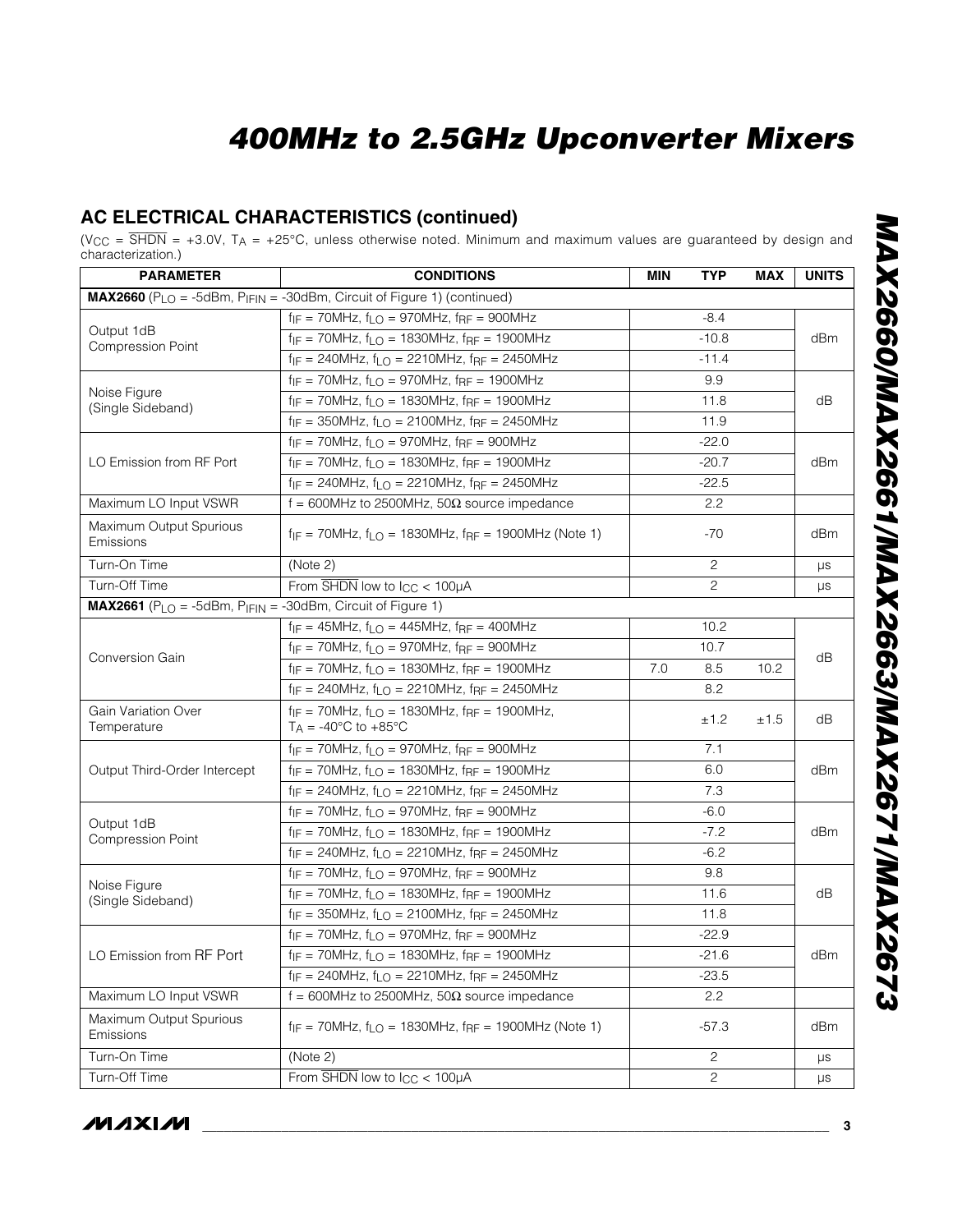### **AC ELECTRICAL CHARACTERISTICS (continued)**

(V<sub>CC</sub> =  $\overline{\text{SHDN}}$  = +3.0V, T<sub>A</sub> = +25°C, unless otherwise noted. Minimum and maximum values are guaranteed by design and characterization.)

| <b>PARAMETER</b>                                            | <b>CONDITIONS</b><br><b>MIN</b><br><b>TYP</b><br><b>MAX</b>                                           |        |                |      |         |  |  |
|-------------------------------------------------------------|-------------------------------------------------------------------------------------------------------|--------|----------------|------|---------|--|--|
| MAX2663 (PLO = -5dBm, PIFIN = -30dBm, Circuit of Figure 1)  |                                                                                                       |        |                |      |         |  |  |
|                                                             | $f_{IF} = 45MHz$ , $f_{LO} = 445MHz$ , $f_{RF} = 400MHz$                                              |        | 2.0            |      |         |  |  |
| <b>Conversion Gain</b>                                      | $f_{IF}$ = 70MHz, $f_{LO}$ = 970MHz, $f_{RF}$ = 900MHz                                                |        | 3.4            |      | dB      |  |  |
|                                                             | $f_{IF}$ = 70MHz, $f_{LO}$ = 1830MHz, $f_{RF}$ = 1900MHz                                              | $-0.1$ | 2.1            | 4.2  |         |  |  |
|                                                             | $fIF = 240MHz$ , $f_{LO} = 2210MHz$ , $f_{RF} = 2450MHz$                                              |        | 1.4            |      |         |  |  |
| Gain Variation Over<br>Temperature                          | $f_{IF}$ = 70MHz, $f_{LO}$ = 1830MHz, $f_{RF}$ = 1900MHz,<br>$T_A = -40^{\circ}$ C to $+85^{\circ}$ C |        | ±1.1           | ±1.8 | dB      |  |  |
|                                                             | $f_{IF}$ = 70MHz, $f_{LO}$ = 970MHz, $f_{RF}$ = 900MHz                                                |        | 0.7            |      |         |  |  |
| Output Third-Order Intercept                                | $f_{IF}$ = 70MHz, $f_{LO}$ = 1830MHz, $f_{RF}$ = 1900MHz                                              |        | $-1.4$         |      | dBm     |  |  |
|                                                             | $f_{IF}$ = 240MHz, $f_{LO}$ = 2210MHz, $f_{RF}$ = 2450MHz                                             |        | $-2.8$         |      |         |  |  |
|                                                             | $f_{IF}$ = 70MHz, $f_{LO}$ = 970MHz, $f_{RF}$ = 900MHz                                                |        | $-12.3$        |      |         |  |  |
| Output 1dB<br><b>Compression Point</b>                      | $f_{IF}$ = 70MHz, $f_{LO}$ = 1830MHz, $f_{RF}$ = 1900MHz                                              |        | $-13.3$        |      | dBm     |  |  |
|                                                             | $f_{IF}$ = 240MHz, $f_{LO}$ = 2210MHz, $f_{RF}$ = 2450MHz                                             |        | $-14.3$        |      |         |  |  |
|                                                             | $f_{IF}$ = 70MHz, $f_{LO}$ = 970MHz, $f_{RF}$ = 900MHz                                                |        | 10.7           |      |         |  |  |
| Noise Figure<br>(Single Sideband)                           | $f_{IF}$ = 70MHz, $f_{LO}$ = 1830MHz, $f_{RF}$ = 1900MHz                                              |        | 12.2           |      | dB      |  |  |
|                                                             | $f_{IF}$ = 350MHz, $f_{LO}$ = 2100MHz, $f_{RF}$ = 2450MHz                                             |        | 12.7           |      |         |  |  |
|                                                             | $f_{IF}$ = 70MHz, $f_{LO}$ = 970MHz, $f_{RF}$ = 900MHz                                                |        | $-22.7$        |      |         |  |  |
| LO Emission from RF Port                                    | $f_{IF}$ = 70MHz, $f_{LO}$ = 1830MHz, $f_{RF}$ = 1900MHz                                              |        | $-21.0$        |      | dBm     |  |  |
|                                                             | $f_{IF}$ = 240MHz, $f_{LO}$ = 2210MHz, $f_{RF}$ = 2450MHz                                             |        | $-21.6$        |      |         |  |  |
| Maximum LO Input VSWR                                       | $f = 600$ MHz to 2500MHz, 50 $\Omega$ source impedance                                                |        | 2.1            |      |         |  |  |
| Maximum Output Spurious<br>Emissions                        | $f_{IF}$ = 70MHz, $f_{LO}$ = 1830MHz, $f_{RF}$ = 1900MHz (Note 1)                                     |        | $-67$          |      | dBm     |  |  |
| Turn-On Time                                                | (Note 2)                                                                                              |        | $\overline{c}$ |      | $\mu s$ |  |  |
| Turn-Off Time                                               | From $\overline{\text{SHDN}}$ low to $I_{CC}$ < 100µA                                                 |        | $\overline{c}$ |      | $\mu s$ |  |  |
| MAX2671 (PLO = -10dBm, PIFIN = -30dBm, Circuit of Figure 1) |                                                                                                       |        |                |      |         |  |  |
|                                                             | $f_{IF} = 45MHz$ , $f_{LO} = 445MHz$ , $f_{RF} = 400MHz$                                              |        | 10.0           |      |         |  |  |
| <b>Conversion Gain</b>                                      | $f_{IF}$ = 70MHz, $f_{LO}$ = 970MHz, $f_{RF}$ = 900MHz                                                |        | 11.2           |      | dB      |  |  |
|                                                             | $f_{IF}$ = 70MHz, $f_{LO}$ = 1830MHz, $f_{RF}$ = 1900MHz                                              | 6.7    | 9.3            | 11.9 |         |  |  |
|                                                             | $f_{IF} = 240MHz$ , $f_{LO} = 2210MHz$ , $f_{RF} = 2450MHz$                                           |        | 8.9            |      |         |  |  |
| <b>Gain Variation Over</b><br>Temperature                   | $f_{IF}$ = 70MHz, $f_{LO}$ = 1830MHz, $f_{RF}$ = 1900MHz,<br>$T_A = -40^{\circ}$ C to $+85^{\circ}$ C |        | ±1.1           | ±1.3 | dB      |  |  |
|                                                             | $f_{IF}$ = 70MHz, $f_{LO}$ = 970MHz, $f_{RF}$ = 900MHz                                                |        | 9.6            |      |         |  |  |
| Output Third-Order Intercept                                | $f_{IF}$ = 70MHz, $f_{LO}$ = 1830MHz, $f_{RF}$ = 1900MHz                                              |        | 8.3            |      | dBm     |  |  |
|                                                             | $f_{IF}$ = 240MHz, $f_{LO}$ = 2210MHz, $f_{RF}$ = 2450MHz                                             |        |                |      |         |  |  |
|                                                             | $f_{IF}$ = 70MHz, $f_{LO}$ = 970MHz, $f_{RF}$ = 900MHz                                                |        | $-5.5$         |      |         |  |  |
| Output 1dB<br><b>Compression Point</b>                      | $f_{IF}$ = 70MHz, $f_{LO}$ = 1830MHz, $f_{RF}$ = 1900MHz<br>$-6.4$                                    |        |                |      |         |  |  |
|                                                             | $f_{IF} = 240MHz$ , $f_{LO} = 2210MHz$ , $f_{RF} = 2450MHz$                                           |        | $-6.0$         |      |         |  |  |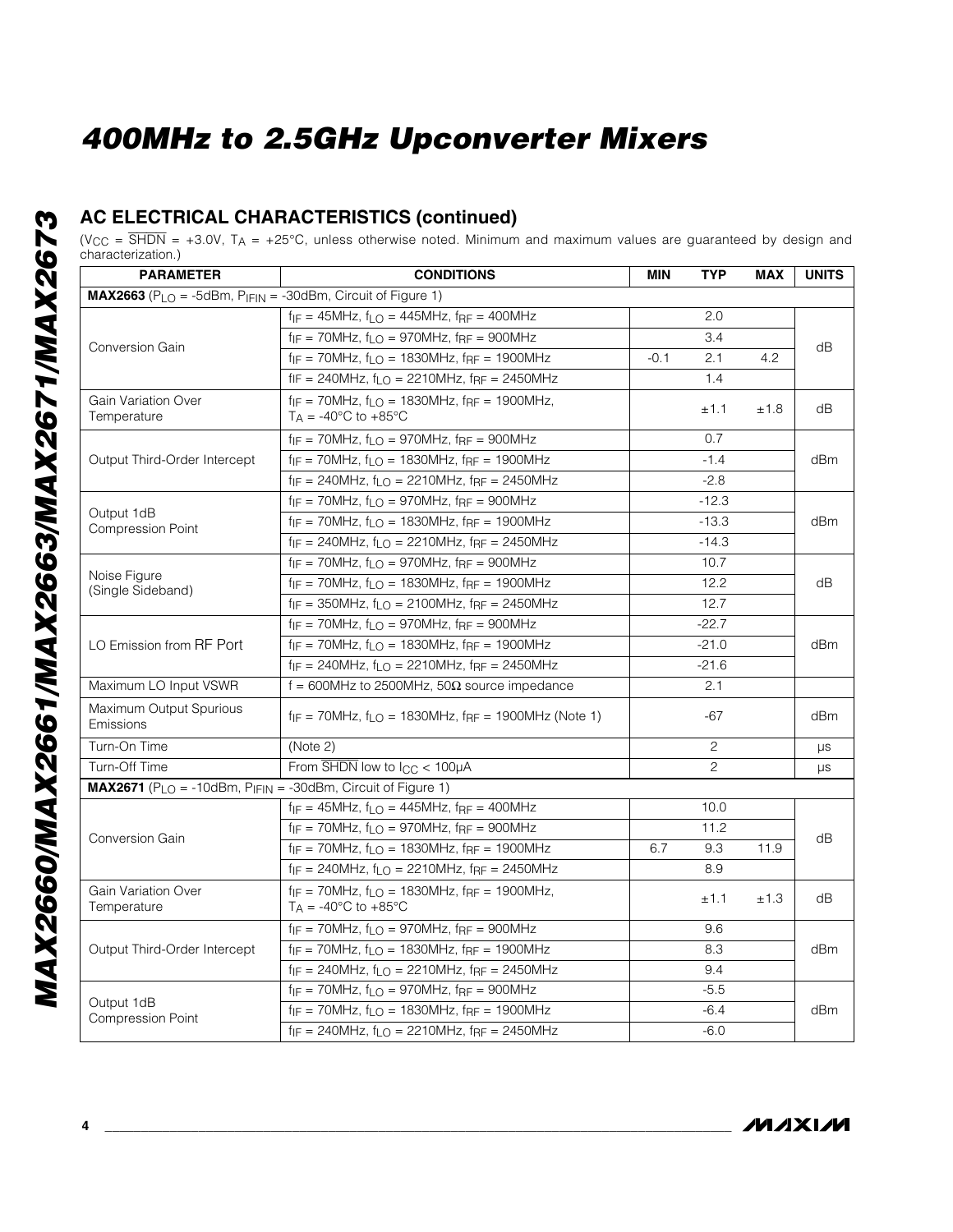#### **AC ELECTRICAL CHARACTERISTICS (continued)**

(V<sub>CC</sub> = SHDN = +3.0V, T<sub>A</sub> = +25°C, unless otherwise noted. Minimum and maximum values are guaranteed by design and characterization.)

| 01 101 QUITILLOID 1.7<br><b>PARAMETER</b>                                     | <b>CONDITIONS</b>                                                                                   | <b>MIN</b> | <b>TYP</b>     | <b>MAX</b> | <b>UNITS</b> |
|-------------------------------------------------------------------------------|-----------------------------------------------------------------------------------------------------|------------|----------------|------------|--------------|
|                                                                               | MAX2671 (PLO = -10dBm, PIFIN = -30dBm, Circuit of Figure 1) (continued)                             |            |                |            |              |
|                                                                               | $f_{IF}$ = 70MHz, $f_{LO}$ = 970MHz, $f_{RF}$ = 900MHz                                              |            | 9.3            |            |              |
| Noise Figure<br>(Single Sideband)                                             | $f_{IF}$ = 70MHz, $f_{LO}$ = 1830MHz, $f_{RF}$ = 1900MHz                                            |            | dB             |            |              |
|                                                                               | $f_{IF} = 350 MHz$ , $f_{LO} = 2100 MHz$ , $f_{RF} = 2450 MHz$                                      |            |                |            |              |
|                                                                               | $f_{IF}$ = 70MHz, $f_{LO}$ = 970MHz, $f_{RF}$ = 900MHz                                              |            | $-40.3$        |            |              |
| LO Emission from RF Port                                                      | $f_{IF}$ = 70MHz, $f_{LO}$ = 1830MHz, $f_{RF}$ = 1900MHz                                            |            | $-35.7$        |            | dBm          |
|                                                                               | $f_{IF} = 240MHz$ , $f_{LO} = 2210MHz$ , $f_{RF} = 2450MHz$                                         |            | $-36.8$        |            |              |
| Maximum LO Input VSWR                                                         | f = 600MHz to 2500MHz, 50 $\Omega$ source impedance                                                 |            | 2.2            |            | dBm          |
| Maximum Output Spurious<br>Emissions                                          | $f_{IF}$ = 70MHz, $f_{LO}$ = 1830MHz, $f_{RF}$ = 1900MHz (Note 1)                                   |            | $-56$          |            | dBm          |
| Turn-On Time                                                                  | (Note 2)                                                                                            |            | $\overline{c}$ |            | μs           |
| Turn-Off Time                                                                 | From $\overline{\text{SHDN}}$ low to $\text{ICC}$ < 100µA                                           |            | $\overline{c}$ |            | μs           |
| <b>MAX2673</b> ( $P_{LO}$ = -10dBm, $P_{IFIN}$ = -30dBm, Circuit of Figure 2) |                                                                                                     |            |                |            |              |
|                                                                               | $f_{IF} = 45MHz$ , $f_{LO} = 445MHz$ , $f_{RF} = 400MHz$                                            |            | 12.6           |            |              |
|                                                                               | $f_{IF}$ = 70MHz, $f_{LO}$ = 970MHz, $f_{RF}$ = 900MHz                                              |            |                | dB         |              |
| <b>Conversion Gain</b>                                                        | $f_{IF}$ = 70MHz, $f_{LO}$ = 1830MHz, $f_{RF}$ = 1900MHz                                            | 10.6       |                |            |              |
|                                                                               | $f = 240$ MHz, $f_{LO} = 2210$ MHz, $f_{RF} = 2450$ MHz                                             |            |                |            |              |
| <b>Gain Variation Over</b><br>Temperature                                     | $f_{IF}$ = 70MHz, $f_{LO}$ = 1830MHz, $f_{RF}$ = 1900MHz,<br>$T_A = -40^{\circ}C$ to $+85^{\circ}C$ |            | ±1.0           | ±1.4       | dB           |
|                                                                               | $f_{IF}$ = 70MHz, $f_{LO}$ = 970MHz, $f_{RF}$ = 900MHz                                              |            | 7.6            |            |              |
| Output Third-Order Intercept                                                  | $f_{IF}$ = 70MHz, $f_{LO}$ = 1830MHz, $f_{RF}$ = 1900MHz                                            |            | dBm            |            |              |
|                                                                               | $f_{IF} = 240 MHz$ , $f_{LO} = 2210 MHz$ , $f_{RF} = 2450 MHz$                                      |            |                |            |              |
|                                                                               | $f_{IF}$ = 70MHz, $f_{LO}$ = 970MHz, $f_{RF}$ = 900MHz                                              |            | $-2.1$         |            |              |
| Output 1dB<br><b>Compression Point</b>                                        | $f_{IF}$ = 70MHz, $f_{LO}$ = 1830MHz, $f_{RF}$ = 1900MHz                                            |            | dBm            |            |              |
|                                                                               | $f_{IF}$ = 240MHz, $f_{LO}$ = 2210MHz, $f_{RF}$ = 2450MHz                                           |            | $-8.3$         |            |              |
|                                                                               | $f_{IF}$ = 70MHz, $f_{LO}$ = 970MHz, $f_{RF}$ = 900MHz                                              |            | 9.7            |            |              |
| Noise Figure<br>(Single Sideband)                                             | $f_{IF}$ = 70MHz, $f_{LO}$ = 1830MHz, $f_{RF}$ = 1900MHz                                            |            | 10.1           |            | dB           |
|                                                                               | $f_{IF} = 350 MHz$ , $f_{LO} = 2100 MHz$ , $f_{RF} = 2450 MHz$                                      |            | 10.4           |            |              |
|                                                                               | $f_{IF}$ = 70MHz, $f_{LO}$ = 970MHz, $f_{RF}$ = 900MHz                                              |            | $-29.4$        |            |              |
| LO Emission from RF Port                                                      | $f_{IF}$ = 70MHz, $f_{LO}$ = 1830MHz, $f_{RF}$ = 1900MHz                                            |            | $-27.9$        |            | dBm          |
|                                                                               | $f_{IF}$ = 240MHz, $f_{LO}$ = 2210MHz, $f_{RF}$ = 2450MHz                                           |            | $-26.6$        |            |              |
| Maximum LO Input VSWR                                                         | $f = 600$ MHz to 2500MHz, 50 $\Omega$ source impedance                                              |            | 2.2            |            |              |
| Maximum Output Spurious<br>Emissions                                          | $f_{IF}$ = 70MHz, $f_{LO}$ = 1830MHz, $f_{RF}$ = 1900MHz (Note 1)                                   |            | $-59.7$        |            | dBm          |
| Turn-On Time                                                                  | (Note 2)                                                                                            |            | $\overline{c}$ |            | μs           |
| Turn-Off Time                                                                 | From SHDN low to I <sub>CC</sub> < 100µA                                                            |            | $\overline{c}$ |            | μs           |

**Note 1:** Excluding LO harmonics and products of LO harmonics by first-order IF.

**Note 2:** From SHDN high to output within 1dB of final output power, f<sub>RF</sub> = 900MHz, f<sub>IF</sub> = 70MHz.

**MAXIM**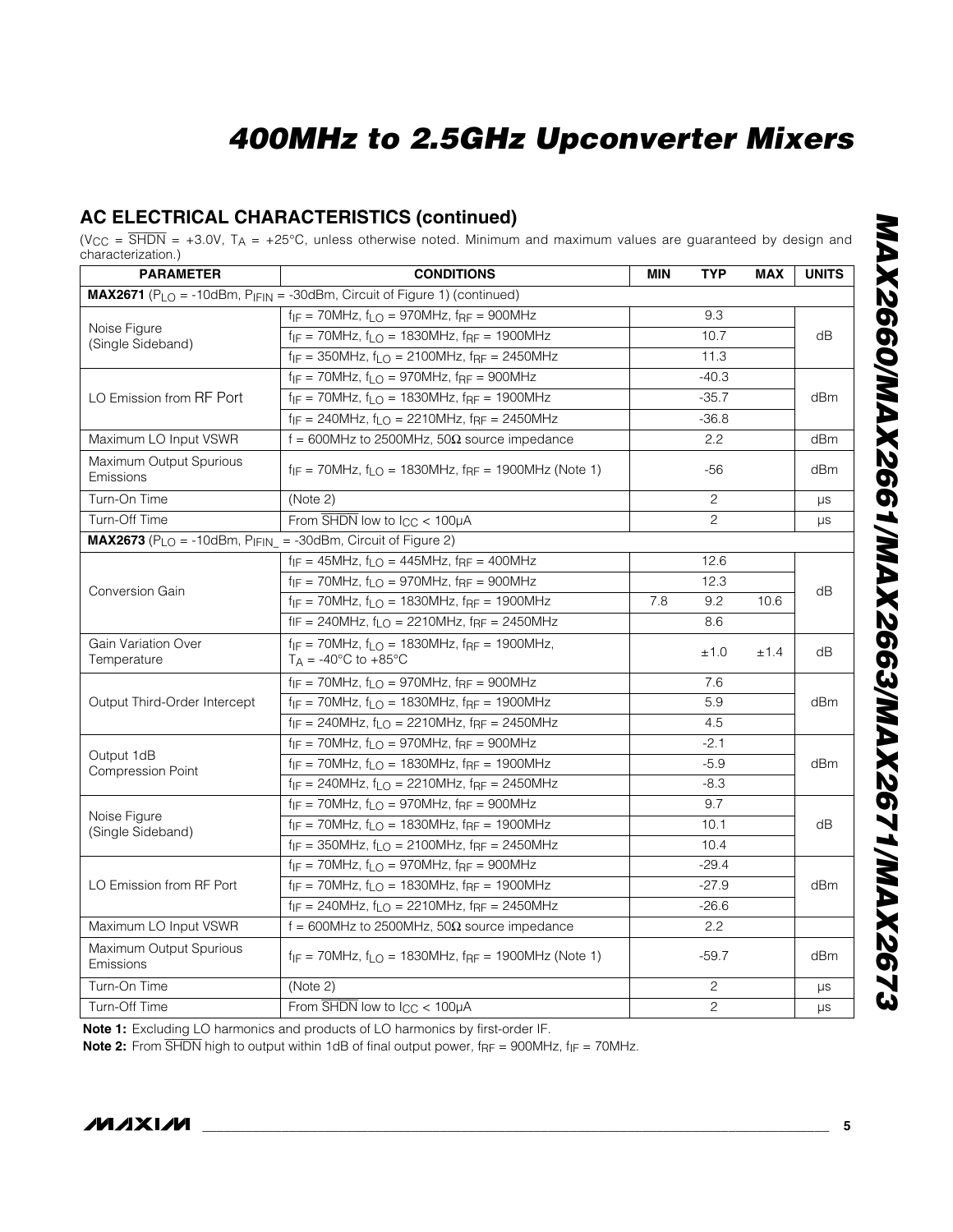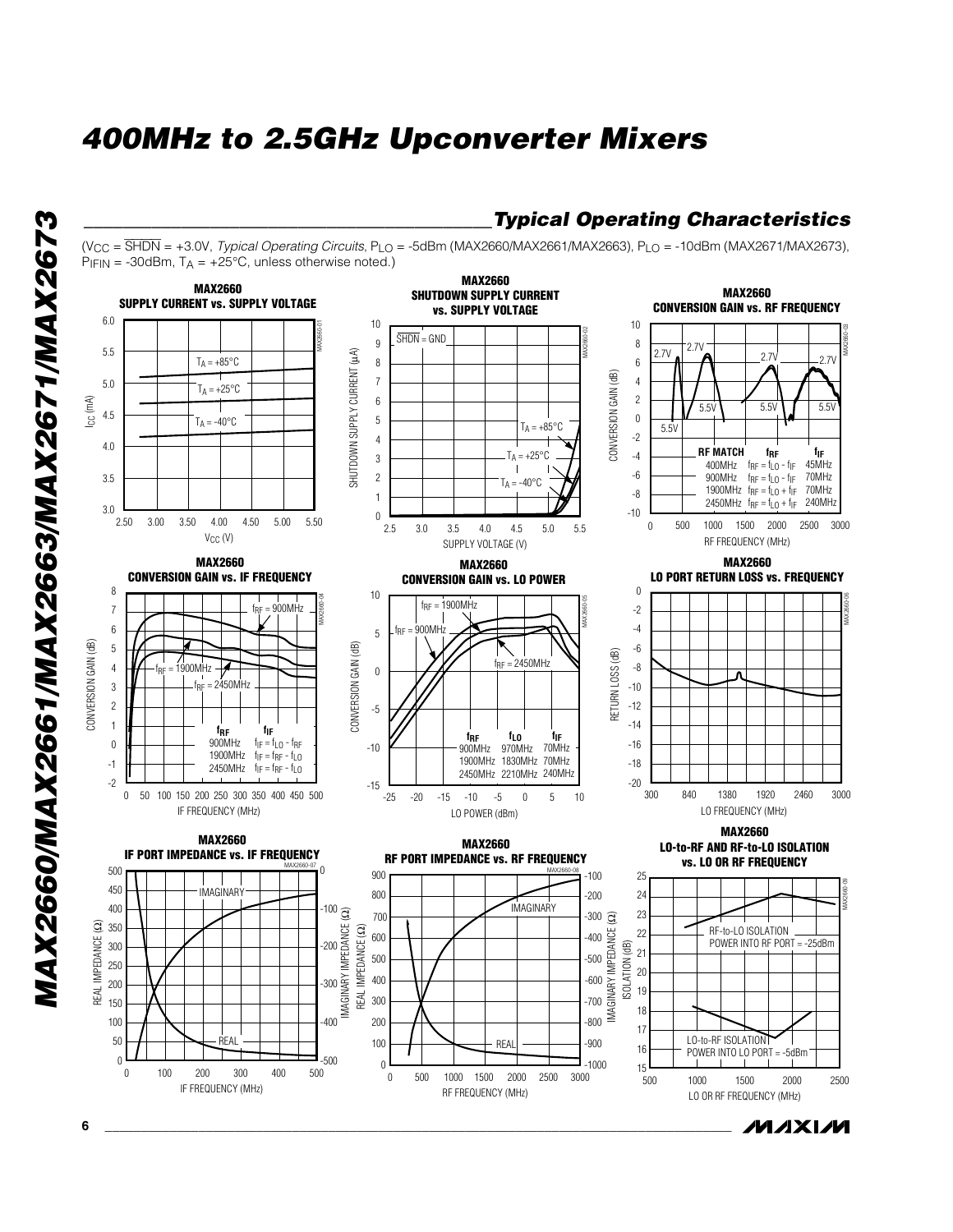

*MAX2660/MAX2661/MAX2663/MAX2671/MAX2673*  MAX2660/MAX2661/MAX2663/MAX2671/MAX267

*\_\_\_\_\_\_\_\_\_\_\_\_\_\_\_\_\_\_\_\_\_\_\_\_\_\_\_\_\_\_\_\_\_\_\_\_\_\_\_\_\_\_\_\_\_\_\_\_\_\_\_\_\_\_\_\_\_\_\_\_\_\_\_\_\_\_\_\_\_\_\_\_\_\_\_\_\_\_\_\_\_\_\_\_\_\_\_* **7**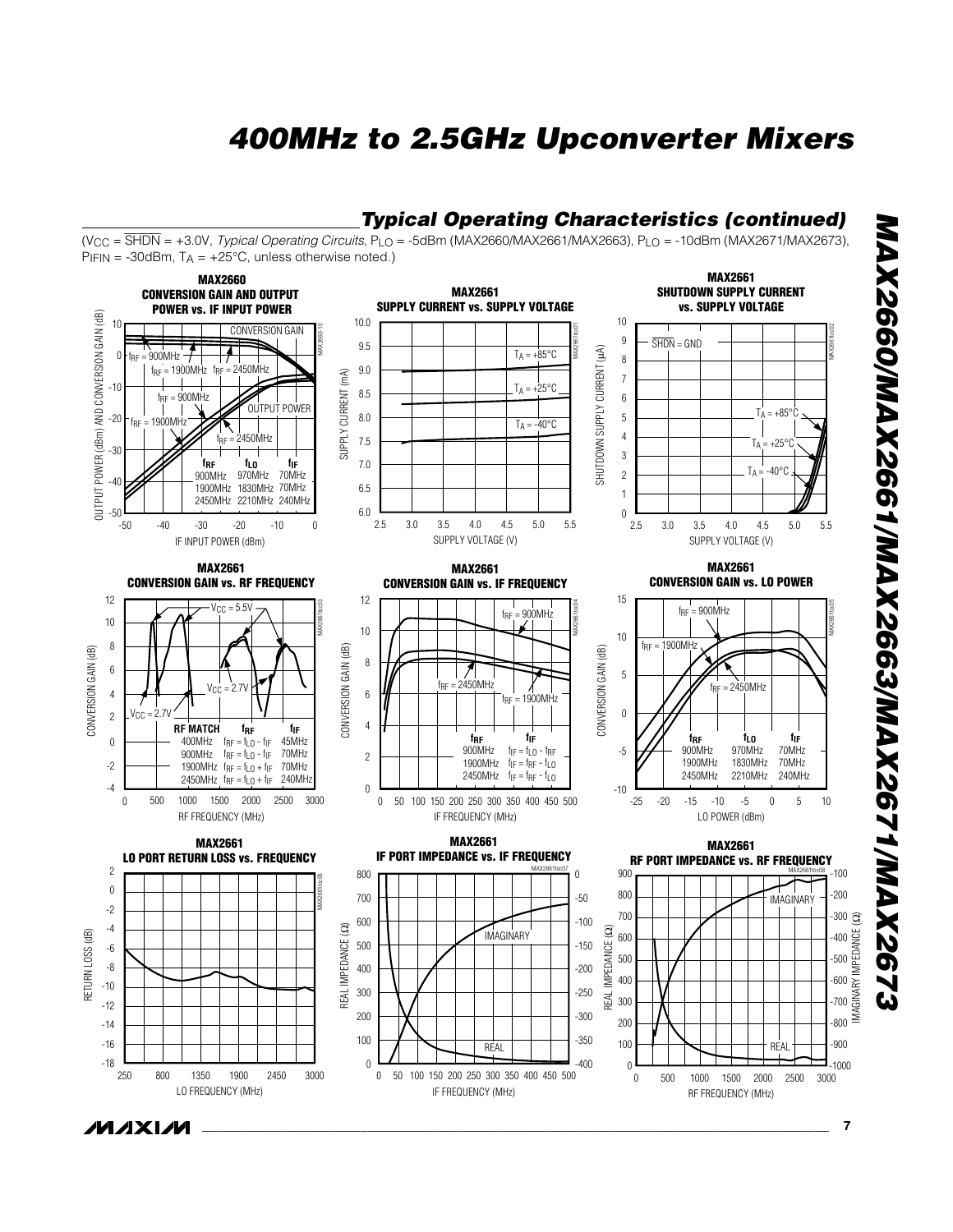

*MAX2660/MAX2661/MAX2663/MAX2671/MAX2673*  MAX2660/MAX2661/MAX2663/MAX2671/MAX2673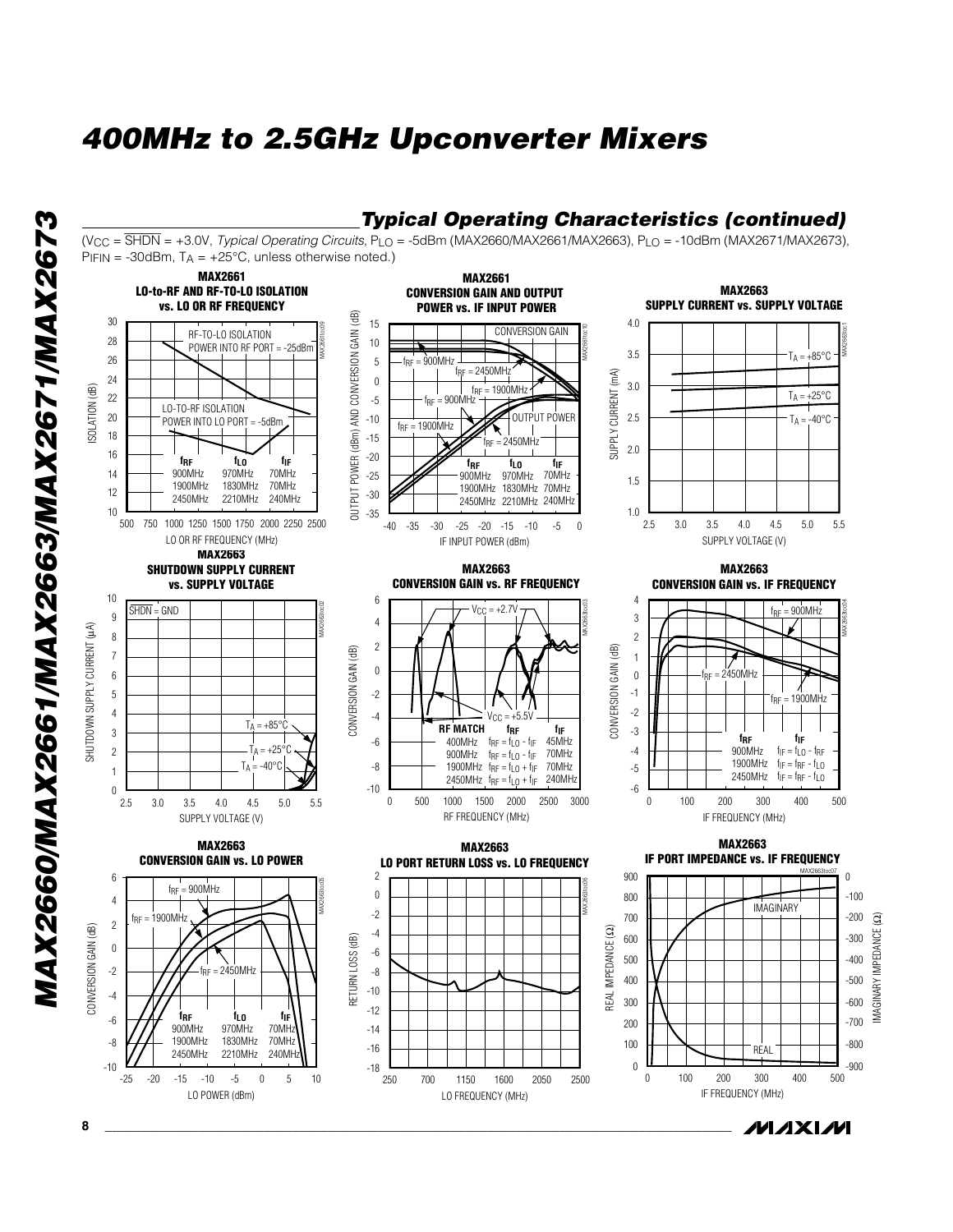

*MAX2660/MAX2661/MAX2663/MAX2671/MAX2673*  MAX2660/MAX2661/MAX2663/MAX2671/MAX2671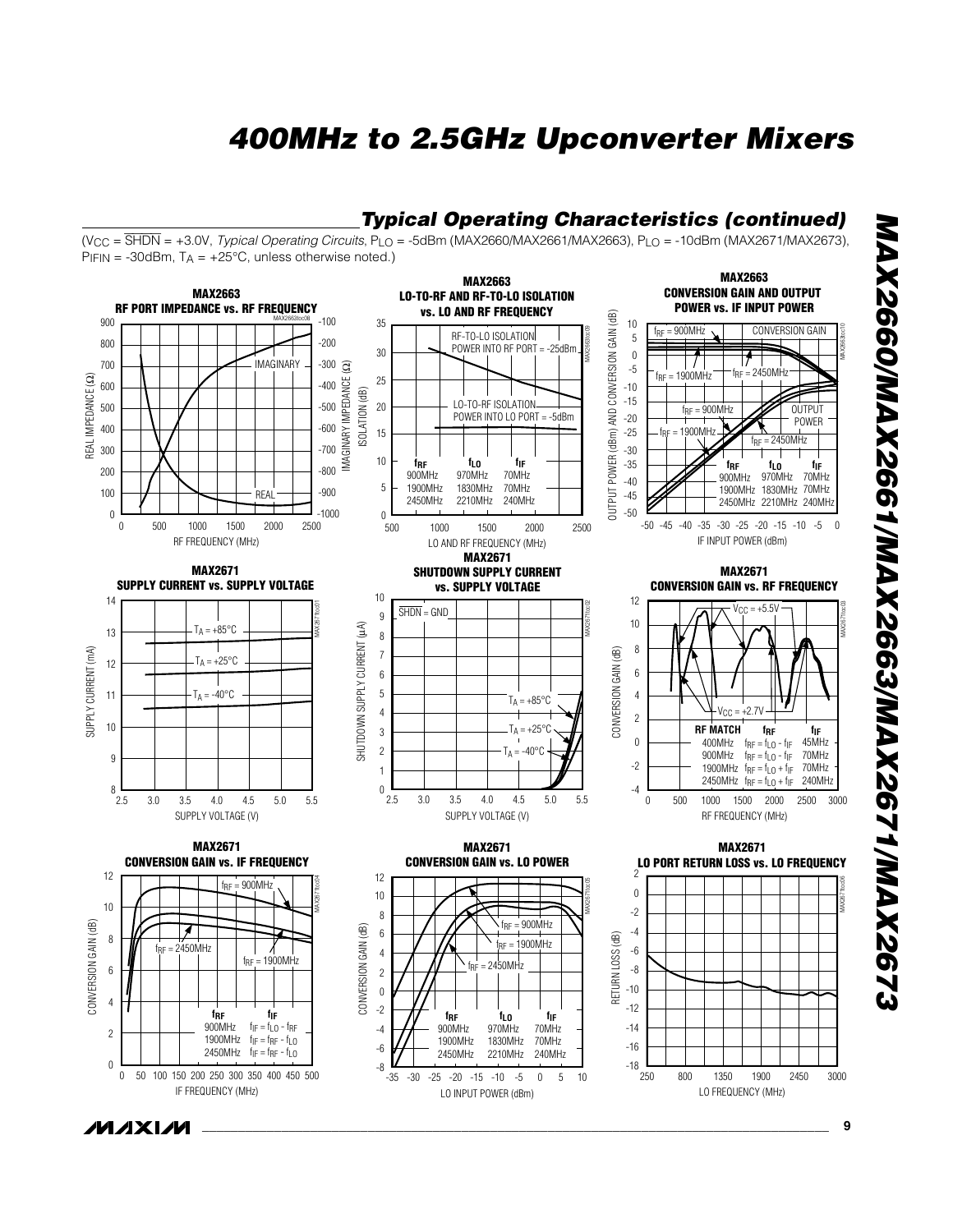

*MAXIM* 

*MAX2660/MAX2661/MAX2663/MAX2671/MAX2673*  MAX2660/MAX2661/MAX2663/MAX2671/MAX2673

**10 \_\_\_\_\_\_\_\_\_\_\_\_\_\_\_\_\_\_\_\_\_\_\_\_\_\_\_\_\_\_\_\_\_\_\_\_\_\_\_\_\_\_\_\_\_\_\_\_\_\_\_\_\_\_\_\_\_\_\_\_\_\_\_\_\_\_\_\_\_\_\_\_\_\_\_\_\_\_\_\_\_\_\_\_\_\_**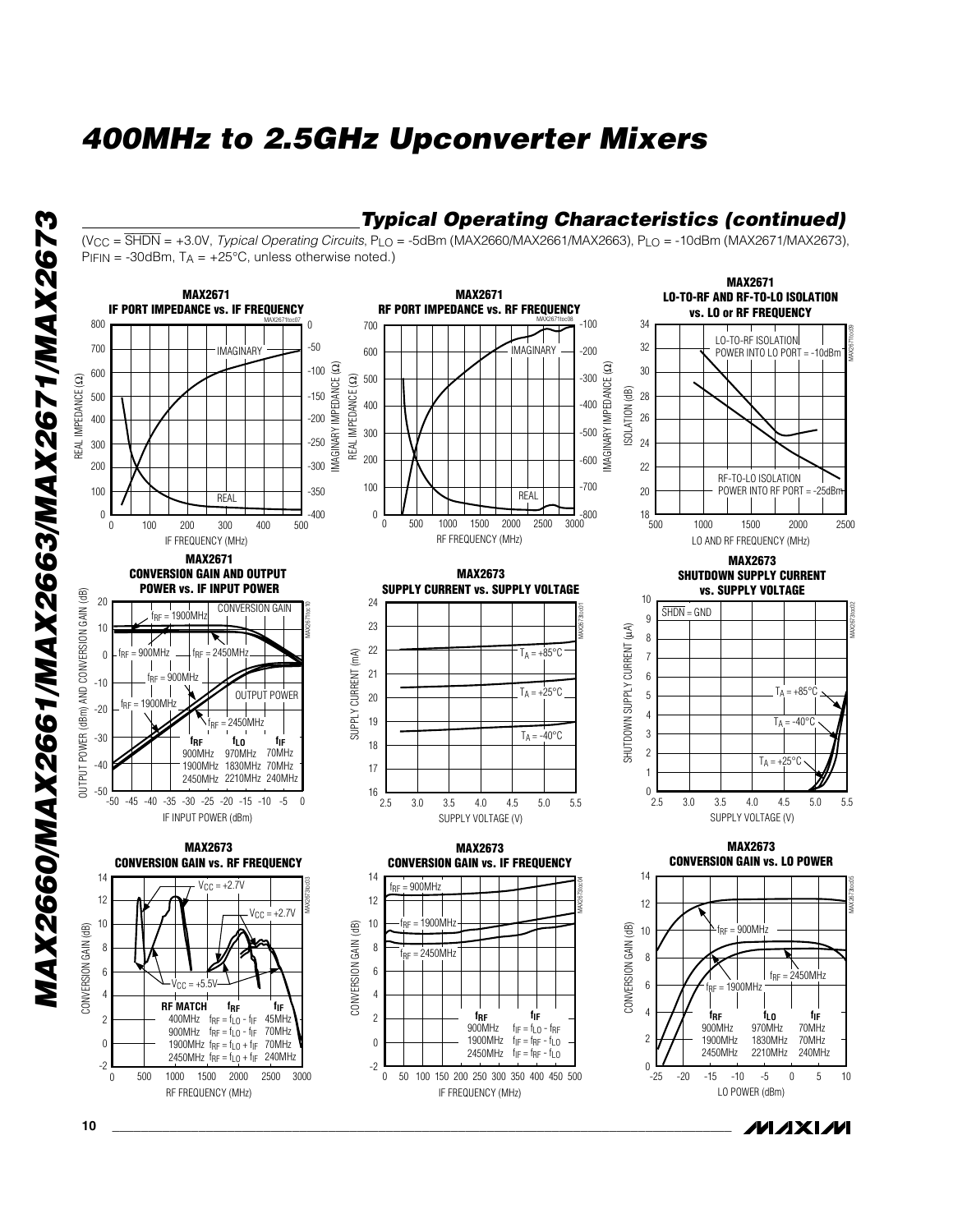#### *Typical Operating Characteristics (continued)*

(VCC = SHDN = +3.0V, *Typical Operating Circuits*, PLO = -5dBm (MAX2660/MAX2661/MAX2663), PLO = -10dBm (MAX2671/MAX2673),  $P_{IFIN}$  = -30dBm,  $T_A$  = +25°C, unless otherwise noted.)



*MAX2660/MAX2661/MAX2663/MAX2671/MAX2673*  MAX2660/MAX2661/MAX2663/MAX2671/MAX2673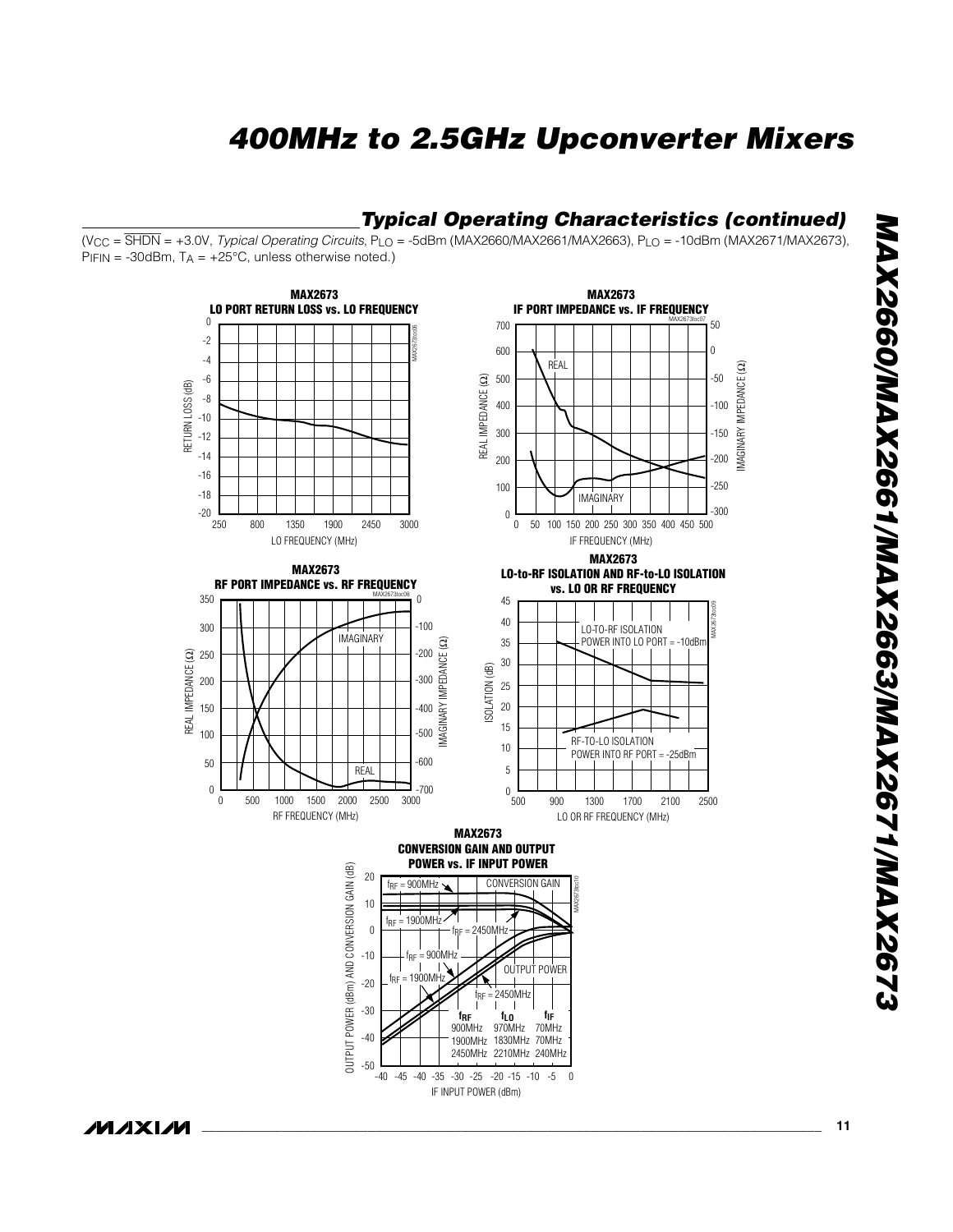### *Pin Description*

|                                                                      | <b>PIN</b>     |                       |                                                                                                                                                                                                                                                                                                             |
|----------------------------------------------------------------------|----------------|-----------------------|-------------------------------------------------------------------------------------------------------------------------------------------------------------------------------------------------------------------------------------------------------------------------------------------------------------|
| <b>MAX2660</b><br><b>MAX2661</b><br><b>MAX2663</b><br><b>MAX2671</b> | <b>MAX2673</b> | <b>NAME</b>           | <b>FUNCTION</b>                                                                                                                                                                                                                                                                                             |
|                                                                      |                | LO                    | Local-Oscillator Input. Apply a local-oscillator signal with an amplitude of -10dBm to<br>+5dBm for the MAX2671/MAX2673 or -5dBm to +2dBm for the MAX2660/MAX2661/<br>MAX2663. AC-couple to the oscillator with a DC blocking capacitor. Nominal DC volt-<br>age is $V_{CC}$ - 0.4V to $V_{CC}$ - 1.0V.     |
| 2                                                                    | 2, 6           | <b>GND</b>            | Mixer Ground. Connect to the ground plane with a low-inductance connection.                                                                                                                                                                                                                                 |
| 3                                                                    | 7.8            | <b>IFIN</b>           | Intermediate Frequency Input. AC-couple to the input signal with a DC blocking<br>capacitor. Nominal DC voltage is 1.37V.                                                                                                                                                                                   |
| 4                                                                    | 5              | <b>RFOUT</b>          | Radio Frequency Output. Open-collector output requires an inductor to $V_{CC}$ that is<br>part of an impedance-matching network. AC-couple to this pin using a blocking<br>capacitor that can be part of the impedance-matching network. See Applications<br>Information for details on impedance matching. |
| 5                                                                    | $\overline{4}$ | <b>V<sub>CC</sub></b> | Voltage Supply Rail, +2.7V to +5.5V. Bypass with a capacitor to the ground plane.<br>Capacitor value depends on desired operating frequency.                                                                                                                                                                |
| 6                                                                    | 3              | <b>SHDN</b>           | Active-Low Shutdown Pin. Drive low to deactivate all part functions and reduce the<br>supply current to less than 1µA. For normal operation, drive high or connect to $V_{\rm CC}$ .                                                                                                                        |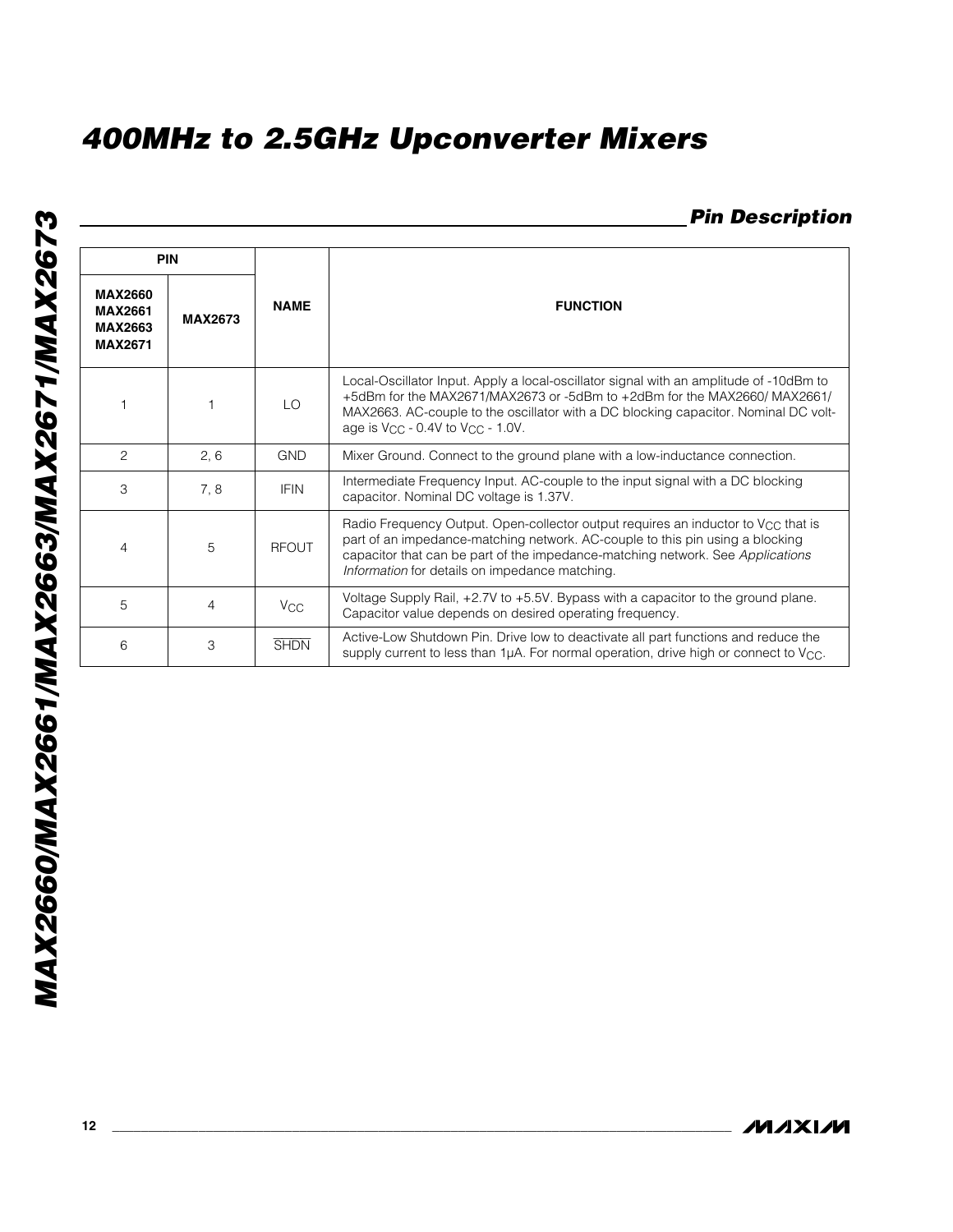#### *\_\_\_\_\_\_\_\_\_\_\_\_\_\_\_Detailed Description*

The MAX2660/MAX2661/MAX2663/MAX2671/MAX2673 are 2.5GHz double-balanced upconverter mixers designed to provide optimum linearity performance for a specified supply current. These upconverter mixers use single-ended RF, LO, and IF port connections, except for the MAX2673, which uses a differential IF port. An on-chip bias cell provides a low-power shutdown feature. See the *Selector Guide* for device features and comparison.

#### *\_\_\_\_\_\_\_\_\_\_Applications Information*

#### *Local-Oscillator (LO) Input*

The LO input is a single-ended broadband port with a return loss of better than 8dB from 600MHz to 2.5GHz. The LO signal is mixed with the input IF signal, and the resulting upconverted output appears on the RFOUT pin. AC-couple the LO pin with a capacitor having less than  $3Ω$  reactance at the LO frequency. The MAX2671/MAX2673 include an internal LO buffer and require an LO signal ranging from -10dBm to +5dBm, while the MAX2660/MAX2661/MAX2663 require an LO signal ranging from -5dBm to +2dBm.

The MAX2660/MAX2661/MAX2663/MAX2671 have a single-ended IF input port, while the MAX2673 has a differential IF input port for high-performance interfaceto-differential IF filters. AC-couple the IF pin(s) with a capacitor. The typical IF input frequency range is 40MHz to 500MHz. For further information, see the IF Port Impedance vs. IF Frequency graph in the *Typical Operating Characteristics.* 

*RF Output* The RF output frequency range extends from 400MHz to 2.5GHz. RFOUT is a high-impedance, open-collector output that requires an external inductor to V<sub>CC</sub> for proper biasing. For optimum performance, implement an impedance-matching network. The configuration and values for the matching network depend on the frequency, performance, and desired output impedance. For assistance in choosing components for optimal performance, see Table 1 as well as the RF Output Impedance vs. RF Frequency graph in the *Typical Operating Characteristics*.

#### *IF Input*

#### *Power Supply and* SHDN *Bypassing*

Proper attention to supply bypassing is essential for a high-frequency RF circuit. Bypass V<sub>CC</sub> with a 10µF capacitor in parallel with an RF capacitor (Table 2). Use separate vias to the ground plane for each of the bypass capacitors and minimize trace length to reduce inductance. Use separate vias to the ground plane for each ground pin. Use low-inductance ground connections.

Decouple SHDN with a 100pF capacitor to ground to minimize noise on the internal bias cell. Use a series resistor (typically 100Ω) to reduce coupling of high-frequency signals into the SHDN pin.

#### *\_\_\_\_\_\_\_\_\_\_\_\_\_\_\_\_\_\_\_\_\_\_Layout Issues*

A well-designed PC board is an essential part of an RF circuit. For best performance, pay attention to powersupply issues as well as to the layout of the RFOUT matching network.

#### *Power-Supply Layout*

To minimize coupling between different sections of the IC, the ideal power-supply layout is a star configuration with a large decoupling capacitor at a central  $V_{CC}$ node. The V<sub>CC</sub> traces branch out from this central node, each going to a separate  $V_{CC}$  node in the PC board. At the end of each trace is a bypass capacitor that has low ESR at the RF frequency of operation. This arrangement provides local decoupling at each V<sub>CC</sub> pin. At high frequencies, any signal leaking out of one supply pin sees a relatively high impedance (formed by the V<sub>CC</sub> trace inductance) to the central V<sub>CC</sub> node, and an even higher impedance to any other supply pin, as well as a low impedance to ground through the bypass capacitor.

#### *Impedance-Matching Network Layout*

The RFOUT matching network is very sensitive to layout-related parasitics. To minimize parasitic inductance, keep all traces short and place components as close as possible to the chip. To minimize parasitic capacitance, use cutouts in the ground plane (and any other plane) below the matching network components.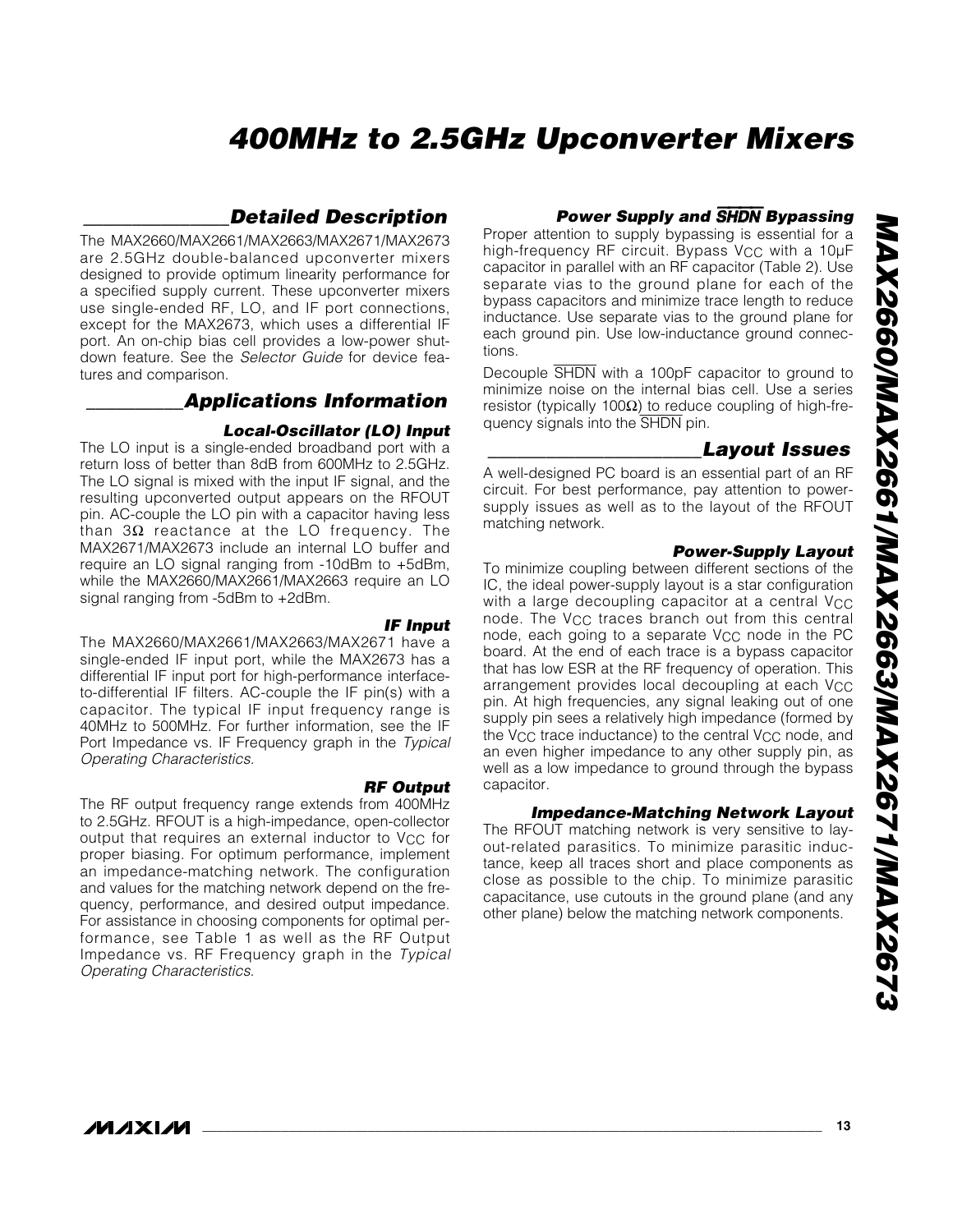#### **Table 1. RF Output Impedance**

| <b>PART</b> | RF OUTPUT IMPEDANCE $(\Omega)$ |            |                   |                   |  |  |  |  |  |  |  |
|-------------|--------------------------------|------------|-------------------|-------------------|--|--|--|--|--|--|--|
|             | AT 400MHz                      | AT 900MHz  | <b>AT 1900MHz</b> | <b>AT 2450MHz</b> |  |  |  |  |  |  |  |
| MAX2660     | 480-j732                       | 126-j459   | $65 - 190$        | $46 - 124$        |  |  |  |  |  |  |  |
| MAX2661     | 357–j649                       | $92 - 375$ | $54 - 152$        | $38 - 199$        |  |  |  |  |  |  |  |
| MAX2663     | 485-j718                       | 130-j453   | $65 - 188$        | $45 - 123$        |  |  |  |  |  |  |  |
| MAX2671     | $333 - 613$                    | 82-j360    | $46 - 150$        | $31 - 195$        |  |  |  |  |  |  |  |
| MAX2673     | 220-j530                       | 70-j290    | $35 - i110$       | $32 - i70$        |  |  |  |  |  |  |  |

### **Table 2. Typical Operating Circuit (External Component Values)**

|                  |                | <b>COMPONENT VALUE AT A GIVEN FREQUENCY (MHz)</b> |            |                   |                  |           |            |                |           |                 |            |                |           |           |            |            |
|------------------|----------------|---------------------------------------------------|------------|-------------------|------------------|-----------|------------|----------------|-----------|-----------------|------------|----------------|-----------|-----------|------------|------------|
| <b>COMPONENT</b> | <b>MAX2660</b> |                                                   |            |                   | MAX2661/MAX2671  |           |            | <b>MAX2663</b> |           |                 |            | <b>MAX2673</b> |           |           |            |            |
|                  | AT<br>400      | AT<br>900                                         | AT<br>1900 | <b>AT</b><br>2450 | <b>AT</b><br>400 | AT<br>900 | AT<br>1900 | AT<br>2450     | AΤ<br>400 | AT<br>900       | AT<br>1900 | AT<br>2450     | AT<br>400 | AT<br>900 | AT<br>1900 | AT<br>2450 |
| $L1$ (nH)        | Short          | 33                                                | 8.2        | 3.3               | Short            | 33        | 8.2        | 3.3            | Short     | 33              | 8.2        | 3.3            | Short     | 27        | 5.6        | 3.9        |
| L2(nH)           | 39             | 18                                                | 2.7        | 2.2               | 39               | 18        | 2.7        | .8             | 39        | 18              | .8         | .8             | 39        | 18        | 4.7        | 6.8        |
| C3(pF)           | 470            | 47                                                | 47         | 47                | 470              | 47        | 47         | 47             | 470       | 47              | 47         | 47             | 3.3       | 220       | 10         | 15         |
| C4(pF)           | 3.3            | 220                                               | 220        | 15                | 3.3              | 220       | 100        | 220            | 3.3       | 220             | 100        | 220            | 6.8       | 1.5       | 1.5        |            |
| C5(pF)           | 6.8            |                                                   | 1.5        | Open              | 6.8              |           | .5         | Open           | 6.8       | $\overline{.8}$ | .8         | Open           | 470       | 47        | 47         | 47         |
| C6(pF)           | 470            | 47                                                | 47         | 15                | 470              | 47        | 100        | 47             | 470       | 47              | 100        | 47             | 470       | 100       | 100        | 100        |

### *Functional Diagram*

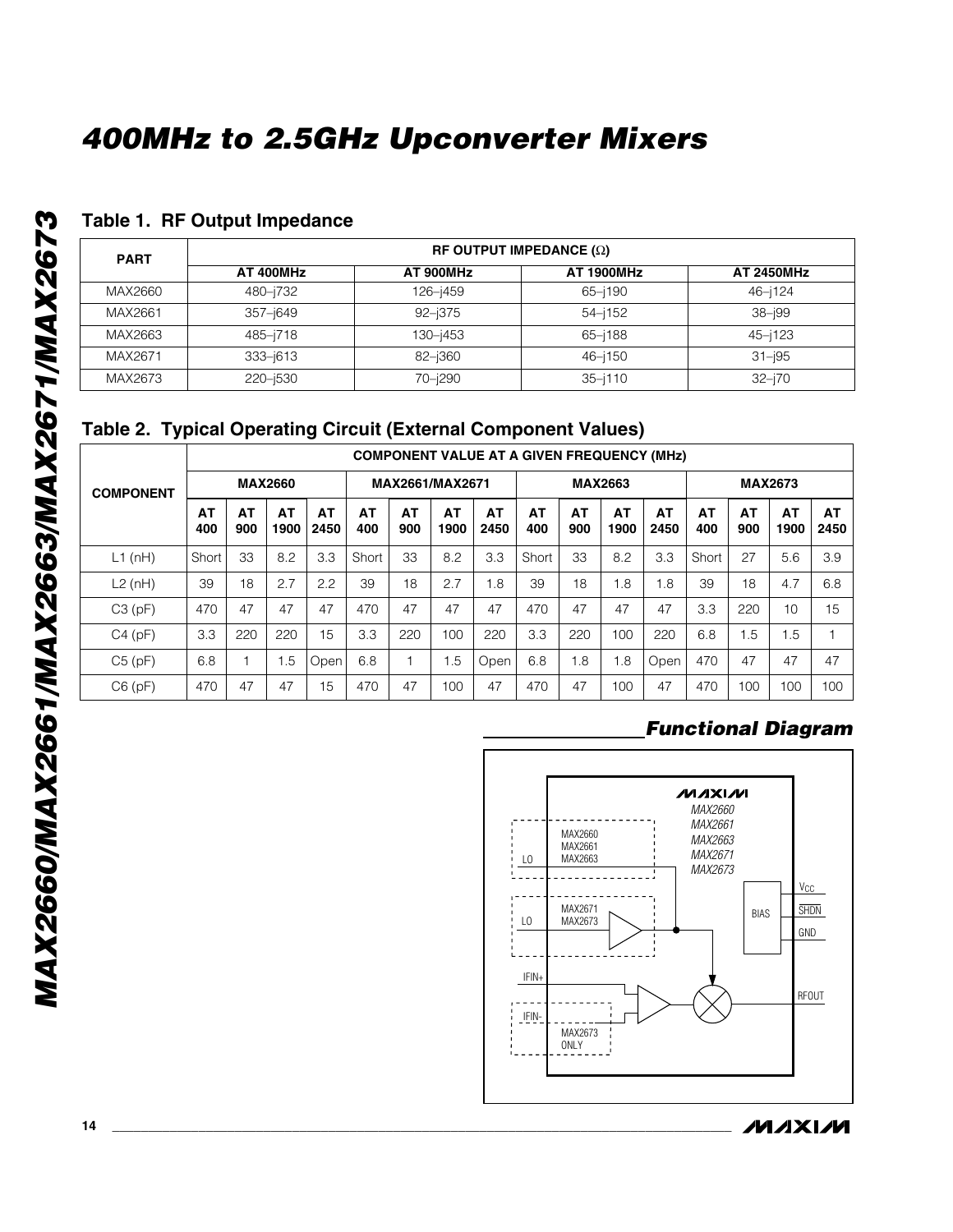

### *Typical Operating Circuits*

MAX2660/MAX2661/MAX2663/MAX2671/MAX2673 *MAX2660/MAX2661/MAX2663/MAX2671/MAX2673*